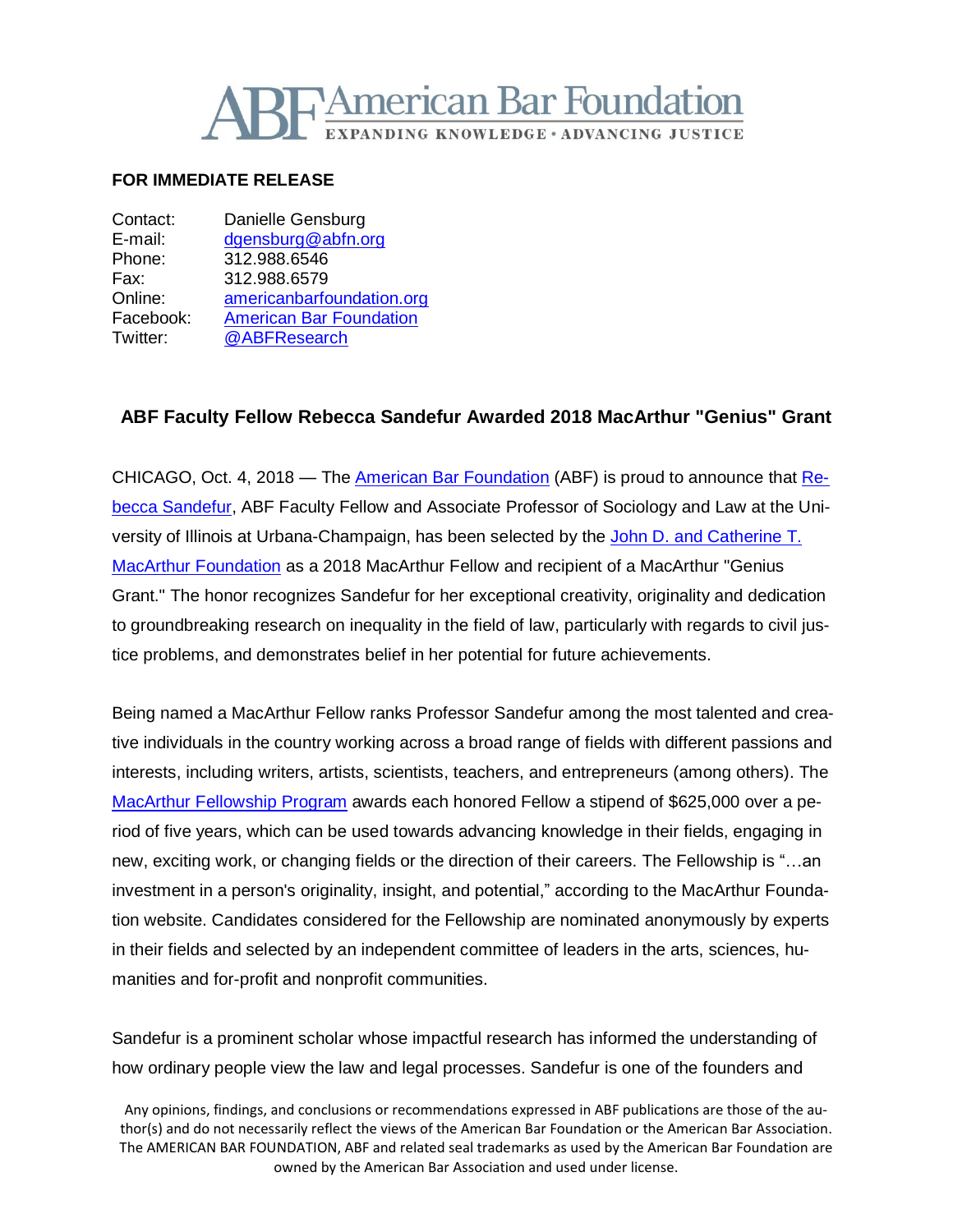

leaders of the ABF's ["Access](http://www.americanbarfoundation.org/research/project/106) to Justice" research initiative. Her research has been an important resource for legal providers and policy makers to rely on when responding to the legal needs of the public.

Sandefur's current research project explores the kinds of civil justice problems that ordinary people experience: problems involving basic needs like safety, care and custody of children, environmental conditions and more. She explores how people think about and try to resolve their problems, and what resources are available to assist them. Sandefur also studies how legal services are delivered and how civil legal aid is organized around the country, the role of pro bono legal services, and how new programs implementing non-lawyers (individuals who are not licensed attorneys but are authorized to give legal advice) have helped to expand ordinary people's access to rights and representation under the law.

Sandefur's work has been covered by prominent media outlets such as *The [Washington](https://www.washingtonpost.com/?noredirect=on) Post, ABA [Journal](https://abfn-my.sharepoint.com/personal/dgensburg_abfn_org/Documents/ABA%20Journal)* and the *Los [Angeles](https://www.facebook.com/americanbarfoundation/?__tn__=kC-R&eid=ARDBUPpHrkuqp79iRCAt-FHqTYJaXL_JZDZSR5JQxwdc3_QWVnFbiBijBFHF1ljaoVsGtuq9ksVbzAhT&hc_ref=ARReB2QKlH5Tcnj4nUyZFS9G8VHrAD8gXqKQ1afUgoLR3ySgkCPtOCB3nq5Blfx9Sck&fref=nf&__xts__%5b0%5d=68.ARBj8dJve3ZquOPfygmgL2AvP4noMKFOqYycjBjjOv9XnCqSfoBdg5UtmAn13sLnGtqwh79I-j65TW45viHdtKcZk6pVuLKNb_YvTHJs-b_LZwqmQFV9HpHtUQZsU7THzYh6wXNYo7w1JZq4dZySc6bSlsuIt5xfxQQ1fT5wi3i5QzBylSeEjw) Daily Journal* and she has presented her research before state access to justice commissions, bar association groups, the National [Conference](http://www.ncbex.org/) of Bar Ex[aminers,](http://www.ncbex.org/) the Department of Justice to the White House Legal Aid Interagency [Roundtable,](https://www.justice.gov/lair) and the 9th Circuit Judicial Conference. She has received numerous grants for her research from the Legal Services [Corporation,](https://www.lsc.gov/) the National Science [Foundation,](https://www.nsf.gov/) and the Public [Welfare](http://www.publicwelfare.org/) Foun[dation.](http://www.publicwelfare.org/) Most recently, she received a grant from the Open Society [Foundations,](https://www.opensocietyfoundations.org/) which she will use to explore how recent advancements in technology have developed to help people handle civil justice problems and what makes this technology effective and accessible. In 2015, Sandefur was named Champion of Justice by the [National](http://ncforaj.org/) Center for Access to Justice (the national organization working to assure access to justice for all), and in 2013 served as The Hague Visit-ing Chair in the Rule of Law (affiliated with the Hague Institute for the [Internationalization](http://www.hiil.org/) of [Law\)](http://www.hiil.org/).

"We congratulate Becky on this wonderful and well-deserved honor," said ABF Executive Director, Ajay Mehrotra. "Becky Sandefur embodies all the core values that the MacArthur Foundation holds high as their selection criteria for their prestigious fellowship: exceptional creativity, originality, and the promise of future advancement based on her significant track record of

Any opinions, findings, and conclusions or recommendations expressed in ABF publications are those of the author(s) and do not necessarily reflect the views of the American Bar Foundation or the American Bar Association. The AMERICAN BAR FOUNDATION, ABF and related seal trademarks as used by the American Bar Foundation are owned by the American Bar Association and used under license.